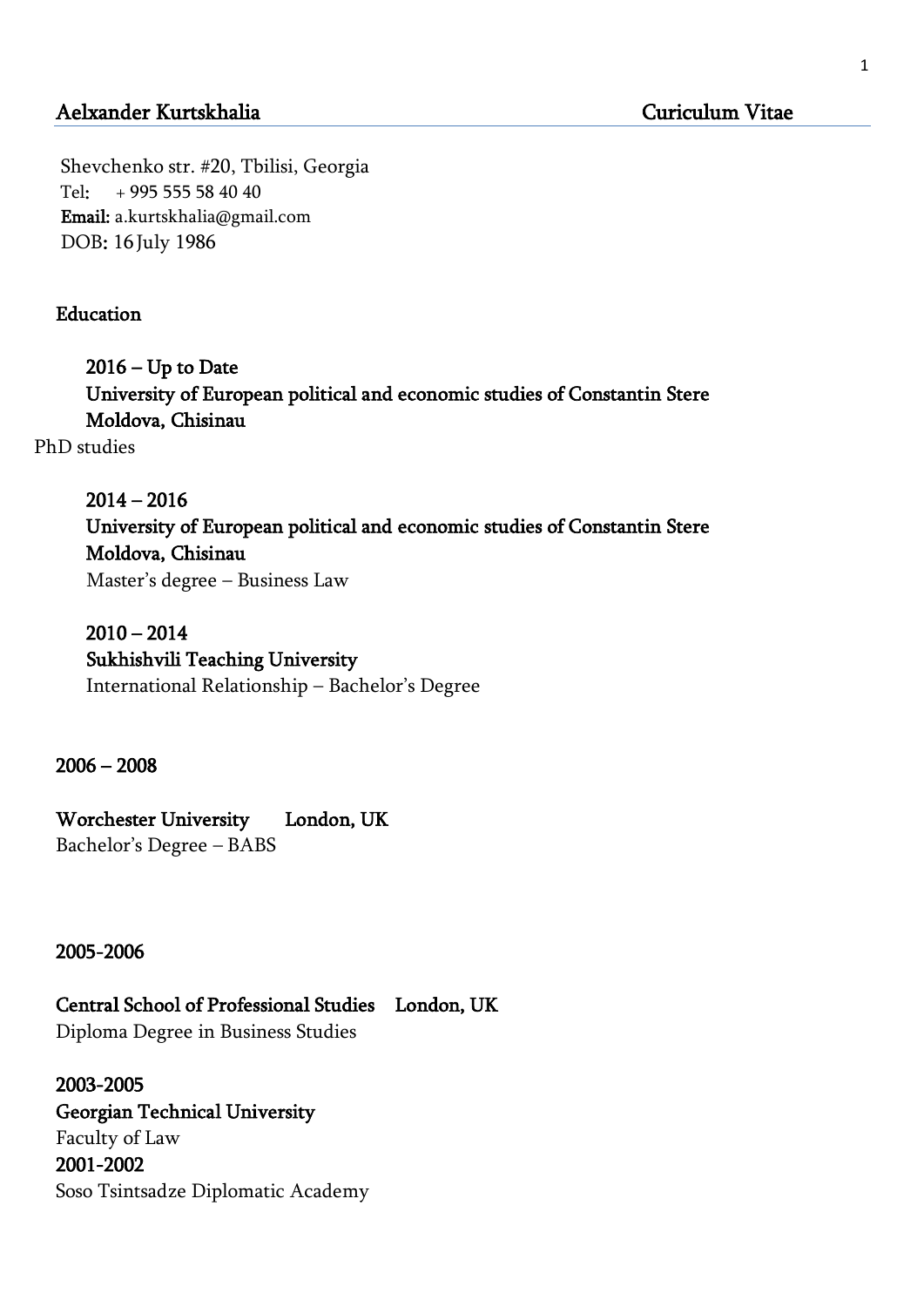#### 2001-2003

4-th Elementary School, Tbilisi, Georgia

1992-2001 55-th Elementary School, Tbilisi, Georgia

#### Work Experience

 Organisation: High Council of Justice of Georgia Position: Senior Consultant of Court Management Department October 2019 – Up to date

 Organisation: LTD "French" Position: Lawyer January 2014 – September 2019

 Organisation: Bolnisi Regional Court Position: Court Manager April 2013 – December 2013

 Organisation: LTD "Milago" Position: Lawyer August 2012 – March 2013

 Organisation: Tbilisi City Court Position: Head of Public Relations March 2011 – July 2012

 Organisation: LTD "Mercury Classic" Position: Lawyer February 2010 – March 2011

 Organisation: 'SIXT-Kenning' – Car rental; Chelsea, London UK Position: Supervisor

October 2008 – November 2009

Organisation: Thistle Hotel, Marble Arch branch, London, UK

Position: Supervisor